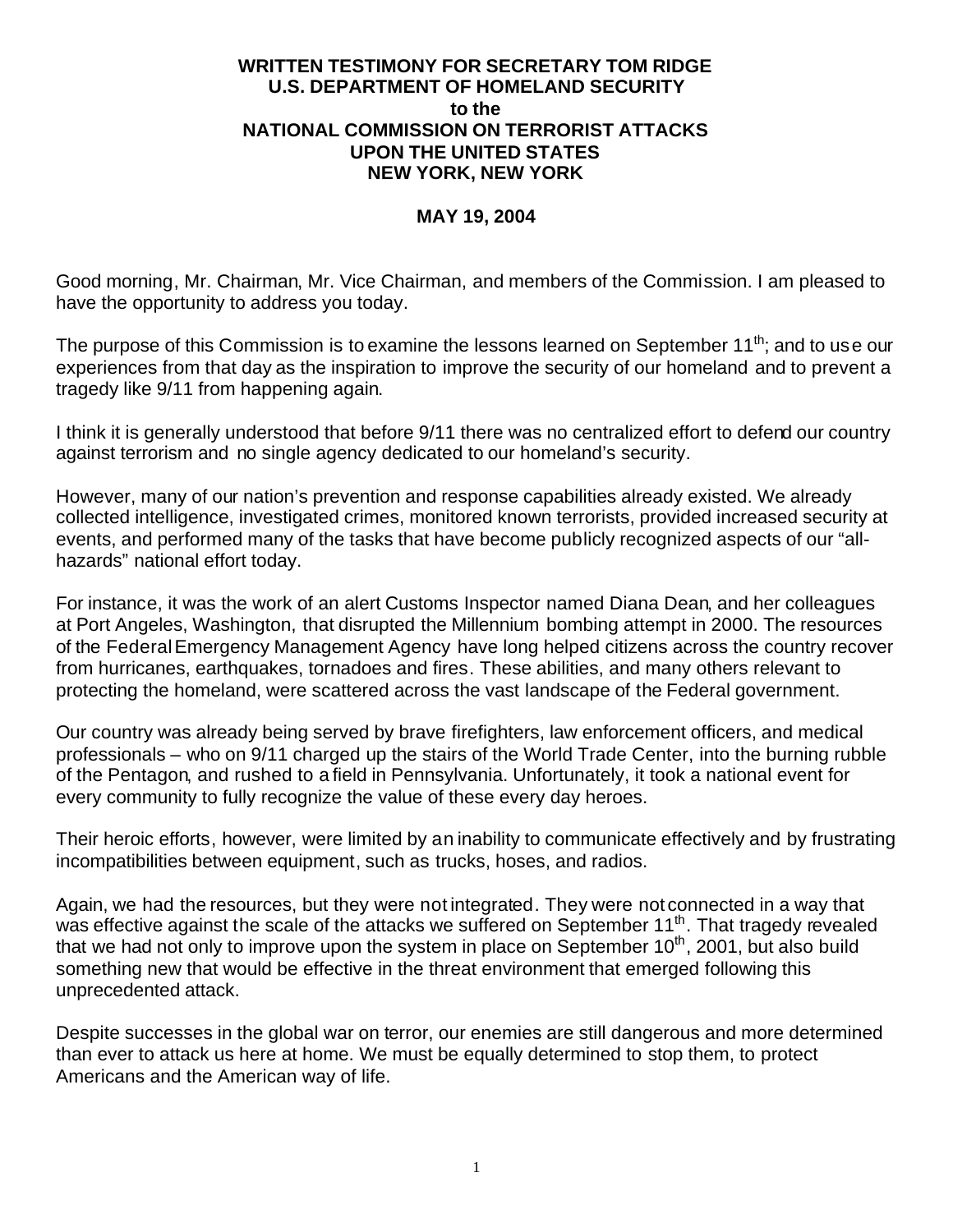In the aftermath of September 11<sup>th</sup>, President Bush and the Congress worked together to prepare our country for the future. They created the Department of Homeland Security to provide a central point of command for the protection of our country and citizens. On March 1, 2003, we opened our doors with the combined efforts of 180,000 people and 22 agencies, together under a common mission and focused on one vision for a safe and secure America.

In order to accomplish our goals for this new Department, we built bridges to one another, ones that interconnected capabilities and people, ones that invited, rather than impeded, two-way channels of communication. We knew from the outset that new protective measures had to build upon our existing strengths but, more importantly, be reconstructed in a way that unified and facilitated speed, openness, and easy access for all those involved in the hard work of securing this country every day.

Presidential initiatives, like the USA Patriot Act and others, began tearing down the walls that prevented our policy makers from having the benefit of intelligence analyses that were based on all available information. Now, we are building more integrated and coordinated homeland security, intelligence, and law enforcement communities.

We began dismantling roadblocks that once prevented communication between the Federal government and our partners in states, cities, counties and towns across America. Now, we are replacing them with an active, multi-layered communication system between all levels of government.

We began to link prevention and protection. Now, we are establishing a cohesive strategy that combines vulnerability and threat assessment with infrastructure protection.

We began to eliminate obstacles that divided the capabilities of thousands of security professionals from policemen to sheriffs and firemen to EMTs. Now, we are enhancing the abilities of first responders with interoperable standards for communications and equipment.

We began to fully integrate and coordinate our efforts at the national level, paving the way for the Department of Homeland Security as the national focal point for security and protection.

The President created the Department of Homeland Security not only to tackle existing tasks, but to recognize and develop new and better methods for accomplishing the job of homeland security and to develop initiatives and systems that we have never taken – or needed to take – to protect our country.

\*\*\*

One of the most important "new outcomes" is the integration of the Department into the new homeland security, intelligence, and law enforcement communities that the President has developed in the post-September  $11^{th}$  world.

The establishment of the Department of Homeland Security has created a new analytic capacity, combining specific threat information and actionable intelligence. This new capability allows us to share important information with those who need it most, our partners at the state and local levels and the private scetor.

Let me be clear, the Department of Homeland Security is not specifically in the traditional intelligence collection business – although many of our components collect significant amounts of information –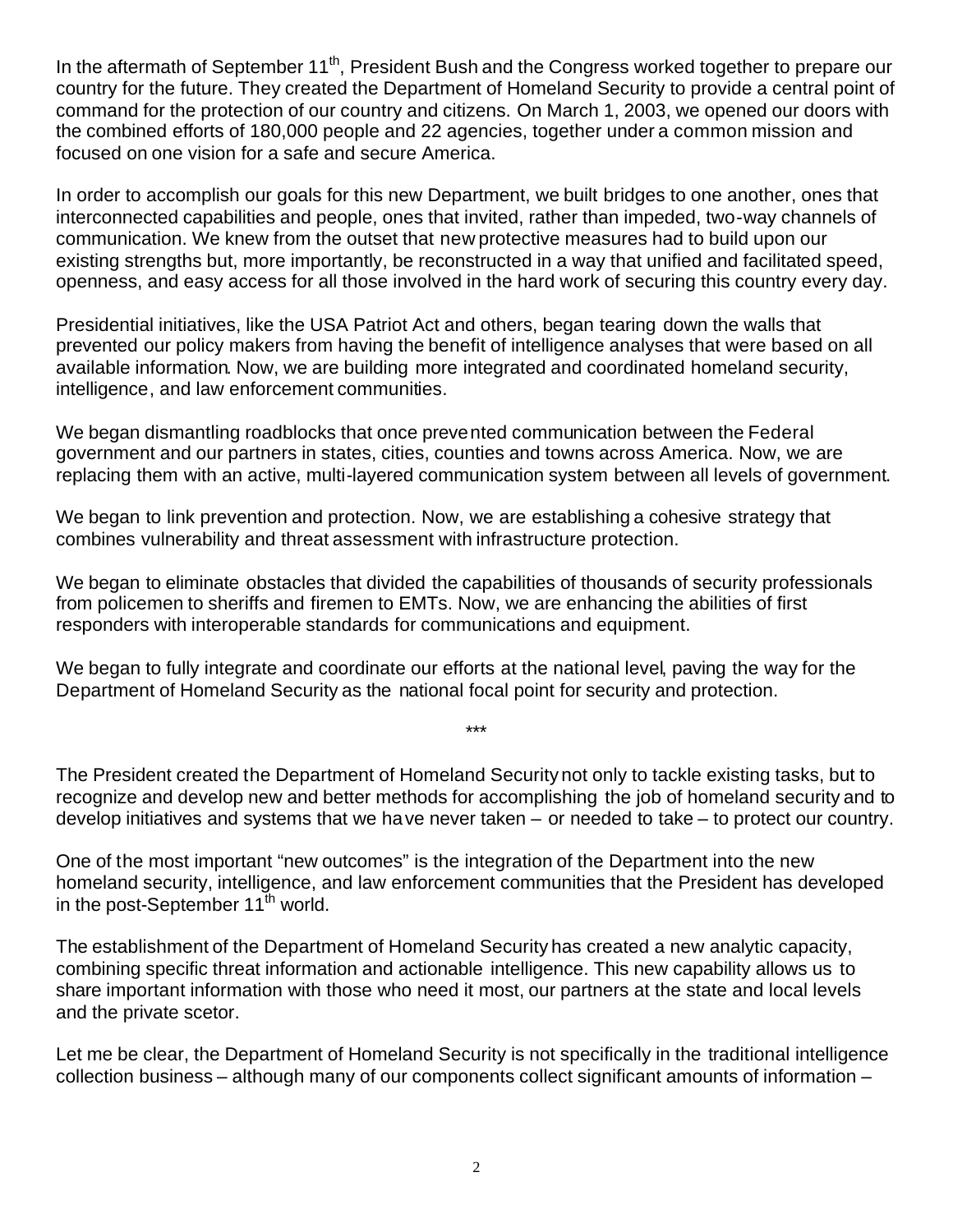but we are in the analysis and application business. We turn this information into courses of action, which we then disseminate to those who can strengthen security.

We interface with all components of the Intelligence Community, including the Terrorist Threat Integration Center (or TTIC), in order to synthesize, analyze and apply information collected from thousands of sources, from electronic surveillance to human reporting.

For instance, our National Targeting Center looks at information from both internal and external sources – such as passenger information and cargo manifests – and combines it with intelligence and threat information. The result is a risk analysis that helps to identify potential terrorists and terrorist targets for additional scrutiny. During the period of heightened alert last December, the targeting center played a pivotal role in analyzing information that led to the cancellation or delay of several international flights that were determined to be at risk.

Information from the Intelligence Community is not the only kind of information with which we deal. Every day, the Department is sharing important information with homeland security partners across the Federal government and throughout the country at the state and local level. For example, we coordinate our visa policy with the Department of State; through the FBI, we alert law enforcement personnel and homeland security directors to threat information; we work with fire chiefs and emergency managers on procedures and potential forms of attack; and combat computer viruses with Chief Information Officers in the private sector and governments at all levels.

The Department has made widespread information sharing the hallmark of our new approach to homeland security – and we have developed new tools for communication that reach horizontally across Federal departments and agencies and vertically to our partners at the state, local, territorial, and tribal levels as well as the private sector.

Under the umbrella of the Homeland Security Advisory System, the Department is working to improve coordination and communication among all levels of government, the private sector, and the American people.

This communication tool includes the color-coded Threat Condition, as well as several products that allow us to tailor specific information for specific recipients – a part of the country or an individual sector.

The Department issues Threat Advisories, which contain actionable information about an incident or threat to critical infrastructures, networks, or resources; and Information Bulletins, which impart lessspecific information about terrorists' general tendencies, tactics, or strategies and are usually not specific about time or place. This communications process – which represents the first ever centralized effort of its kind in the Federal government and a vast improvement from the fragmented system that existed before – not only outlines threats, but also recommends specific steps that can be taken to heighten readiness or improve physical protections.

Let me share with you a couple of examples of bulletins that were sent to the front lines – issued to first responders across the country that can use the information to secure our hometowns. A recent bulletin titled "Potential Terrorist Use of Official Identification, Uniforms, or Vehicles" noted that"al-Qaida and other terrorist groups likely view the theft or other illegal acquisition of [these items] as an effective way to increase access and decrease scrutiny in furtherance of planing and operations."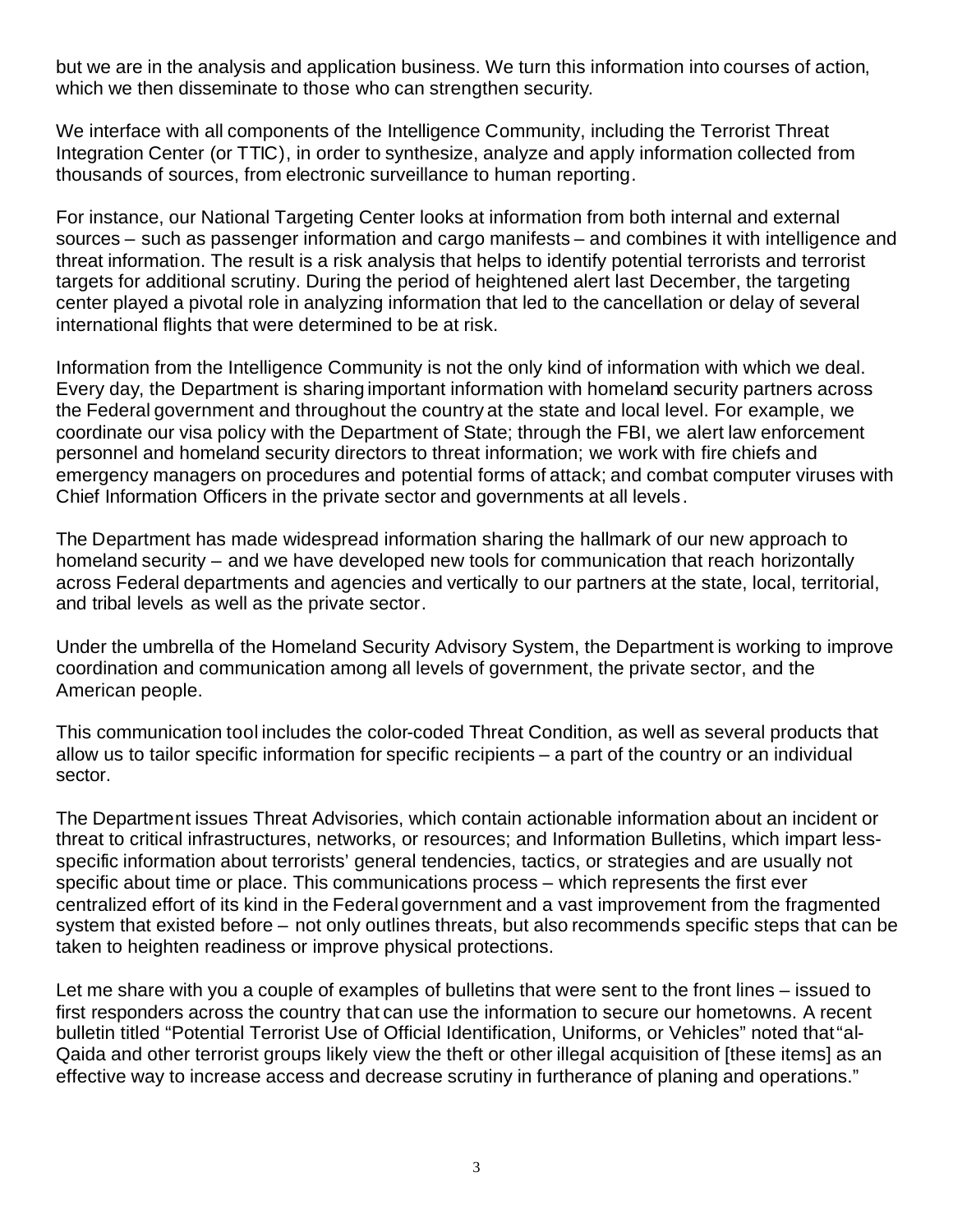And another bulletin last year regarding "July  $4<sup>th</sup>$  General Awareness" recommended that facilities heighten security forces, maintain irregularly timed security sweeps, and conduct thorough identity checks.

Of course, this is just a sampling of the information we make available to security professionals across the country. Over the course of our first 14 months, the Department has issued more than 90 alerts and advisories to the American public, Federal, state, and local governments, or the private sector. Together with the response from our partners across the country, they are constantly helping to improve our security posture.

It is important to note that communication is a two-way process – not an information blast, but a true exchange. We collect information from the field and listen to what our partners need from us in order to do their jobs better. This means heightened awareness, better intelligence, wiser decisions, and improved coordination at every level. To that end, we have created several new two-way channels of communication, including the National Infrastructure Coordination Center (or NICC) – created for the private sector – and the Homeland Security Information Network (or HSIN) – created for use by government entities.

The NICC provides a centralized mechanism for the private sector, industry representatives, individual companies and the Information Sharing and Analysis Centers – or ISACs – to share and receive situational information about a threat, event, or crisis. The NICC also supports the Homeland Security Operations Center – a 24-hour, 7-days-a-week nerve center that enables the Department to monitor activity across the country. Obviously, this tool would not be effective without the participation of our partners across America.

One of the ways we receive this input is through the recently launched Homeland Security Information Network (HSIN). This real-time collaboration system is already used by more than one thousand first responders, mainly from the law enforcement community, to report incidents, crimes and potential terrorist acts to one another and to the Department through our 24-hour Operations Center.

It was developed by state and local officials in partnership with the Federal government. It allows multiple jurisdictions, disciplines and emergency operation centers to receive and share the same intelligence and tactical information - so that those who need to act on information have the same overall situational awareness.

Through the Homeland Security Information Network, we are expanding our connectivity and counterterrorism capabilities to two new communities – senior decision makers such as Governors and Homeland Security Advisors and Emergency Operations Centers.

In addition, the information network will provide these collaborative and analytic capabilities to all 50 states, territories, tribal governments and major urban areas. By the end of the summer we will achieve real-time nationwide connectivity.

In fact, by this fall more than 5,000 officials will be linked through the Homeland Security Information Network. Every homeland security advisor will have access to the information network, as will Governors, Adjutants Generals, state and urban Police Departments, and Emergency Operations Centers across the country. And by year's end, we will be able to share classified information up to the "Secret" level, and provide training for sensitive information management and analysis. Over time,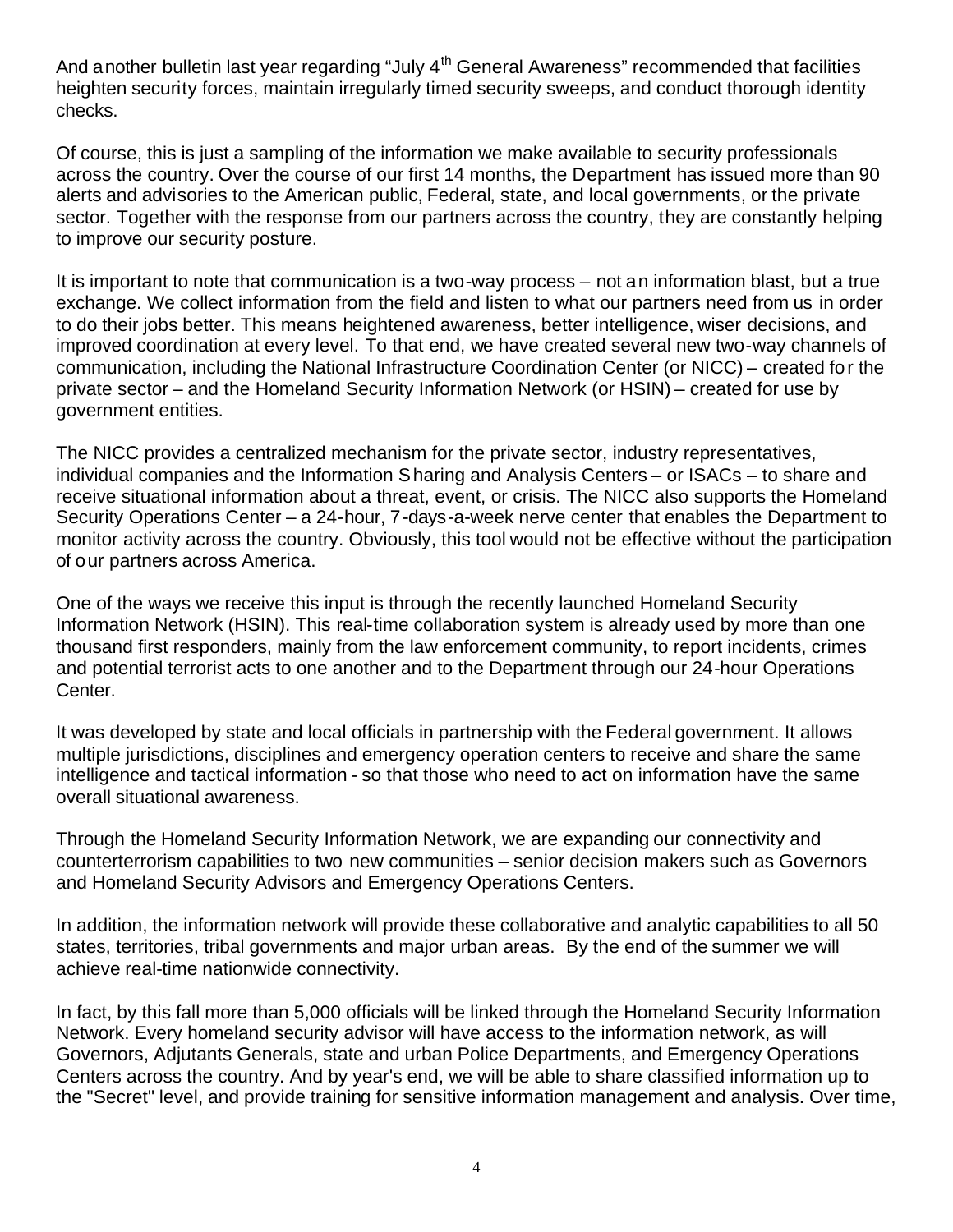the full suite of applications on the information network will also be available on the robust national classified information sharing system that we are developing.

In the future, with our state and local partners, we will expand this information sharing environment while continuing to safeguard classified information - to an ever-widening circle of first responders for ever-increasing layers of coordination and communication between those tasked with protecting our homeland. In short, the Homeland Security Information Network will be both user-friendly and used by more of our friends.

It's important to note – this is a tool of prevention. The main goal of this network is to stop an attack before it ever comes to fruition. Through this system, states will be able to immediately communicate to their county and local partners – creating their own communications networks. And in the future, the private sector will be able to access the system so they can coordinate their preparedness efforts with ours.

During last year's blackout we concluded early on through local reporting to this information network that terrorism was not a likely cause. And more recently, we were able to dispel rumors of evacuations from government offices in Washington, D.C. This capability saves cities countless man hours and precious dollars.

The Homeland Security Information Network communities have also been the cornerstone of our efforts to protect our national monuments and secure holiday celebrations and special events such as the Super Bowl and this past New Year's Eve celebrations. I have watched first hand as state, county and city Operations Centers from across the country went on-line, sharing information and viewing the same operational picture in real time.

Just as important, improvements in our communication – and cooperation – are not limited to the domestic front. During last year's Christmas holiday period, we were able to communicate quickly and effectively with security officials on the ground in England, France and Mexico to recommend and implement plans to mitigate terrorist threats to airline passengers traveling to the United States.

This is an example of the tangible results we have produced by focusing our efforts on effective twoway communications. Here at home, for instance, field agents guarding our Nation's borders stop individuals when necessary based on information provided by the Department and, in return, report back to headquarters with information that can be analyzed for helpful intelligence. The head of my intelligence analysis unit even spoke directly with a state trooper in Wyoming after a routine traffic stop – in order to clarify potential threat information.

Some of the most important pieces of intelligence or information we receive include potential targets. Once we take into account all of the information that is available, we use a risk management strategy to anticipate threats, protect our infrastructure, and prevent attacks.

\*\*\*

The responsibility is great. The practical challenge is even greater. We share nearly 7,500 miles of land border with Canada and Mexico, across which more than 400 million people, 130 million motor vehicles, and 2.5 million rail cars pass every year. We patrol almost 95,000 miles of shoreline and navigable waters, and 361 ports that see 8,000 foreign flag vessels, 9 million containers of cargo, and nearly 200 million cruise and ferry passengers every year.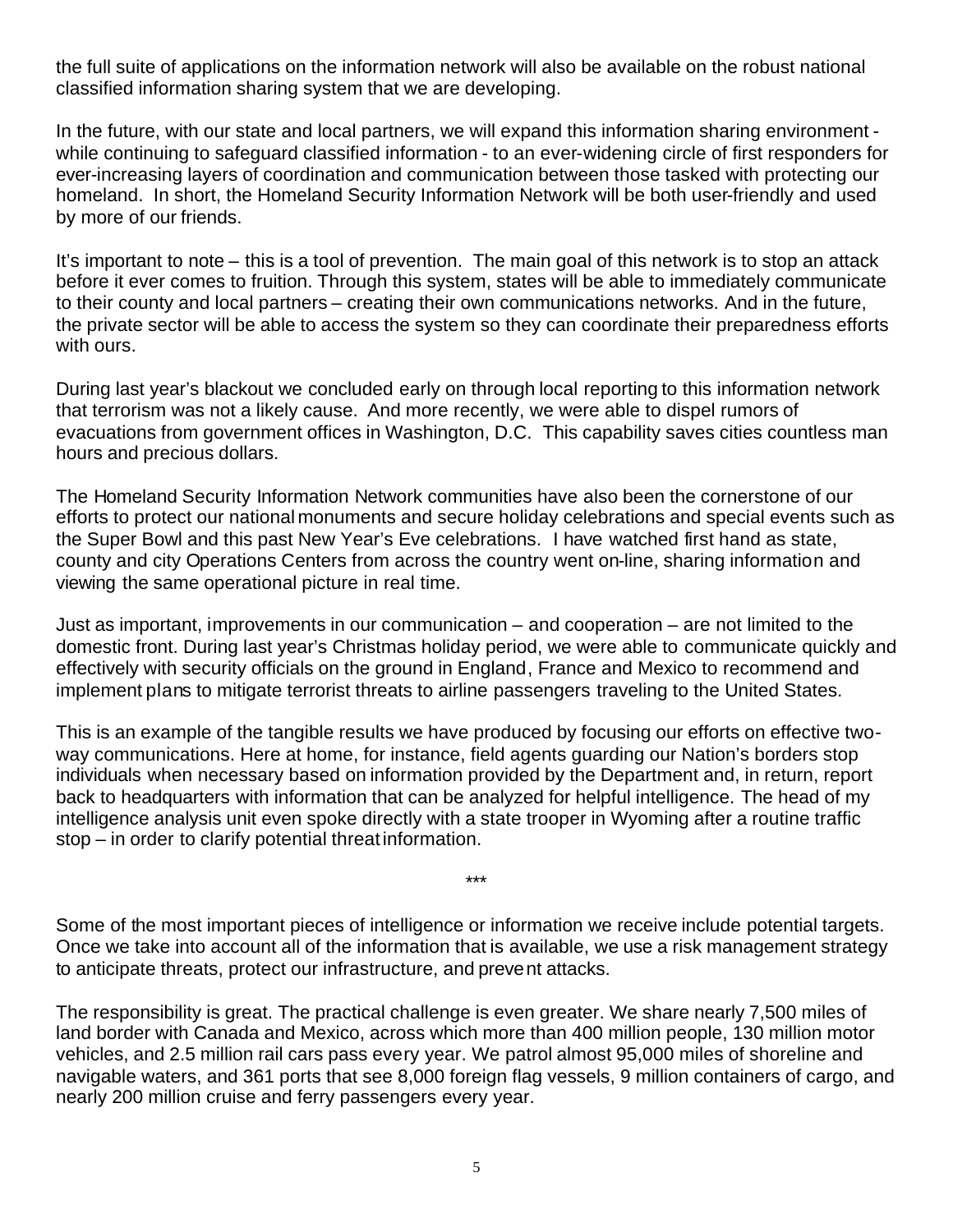We have some 422 primary airports and another 124 commercial service airports that see 30,000 flights and 1.8 million passengers every day. There are approximately 110,000 miles of highway and 220,000 miles of rail track that cut across our nation, and 590,000 bridges dotting America's biggest cities and smallest towns.

That is just a thumbnail of the vast infrastructure that supports the largest and most efficient economy in the world – with more than \$11 trillion in Gross Domestic Product.

Of course, we cannot protect all of it, every single day, against every form of attack. We must find a way to strike the right balance between protection and progress. As a result, for the first time, we are employing a risk management methodology to prioritize our efforts. It doesn't mean that we are giving up on one area in favor of another. It means that we are trying to be as analytic and efficient as possible to keep ahead of our terrorist enemies.

Our improved two-way communications is absolutely critical if we are to prevent or dramatically reduce the risk of attack. First, we must determine which targets might be most attractive to terrorists, including key resources and sectors such as the Internet, telecommunications, nuclear and chemical facilities, water, energy, and transportation systems, banks and financial centers, and national – or natural – monuments, icons, and treasures. We do this, as I mentioned, by collecting vast amounts of data from our partners.

We then enter this information into our database, in order to assess the vulnerabilities to these sites – whether they have good security systems, effective counter measures in place, or strong defenses against entry and infiltration. Next, this information is analyzed according to the threat environment that exists – including information from the intelligence community – and prioritized to determine which sites or sectors pose the greatest risk. We then use this information to strategically build or bolster protective measures and, lastly, evaluate our progress.

The threat environment surrounding our critical infrastructure changes by the hour – even the minute. We recognize that our enemies are nimble, clever, and extremely persistent. They are able to evaluate our security measures and develop new methods of attack, on new sectors and assets, and in new areas of the country. As a result, our priorities can – and must – change quickly. Today's highest risk sector might be tomorrow's lowest priority– and vice versa.

That is why we are developing a National Infrastructure Protection Plan (NIPP) in coordination with our partners across the public and private sectors, as mandated by President Bush in his Homeland Security Presidential Directive Seven. By the end of this year, the final NIPP plan will describe a consistent baseline protection program for each sector of critical infrastructure that must be implemented by Federal agencies, state and local governments, and private sector owners and operators. This baseline will, for the first time in America's history, ensure that we have a prioritized and consistent minimal level of protection against terrorist attacks across all of our critical infrastructure sectors.

This process of integrating widespread protection efforts with a dynamic, real-time map of vulnerable critical infrastructure has never been done before on the national level. We are working to make it an effective tool throughout the Department of Homeland Security.

\*\*\*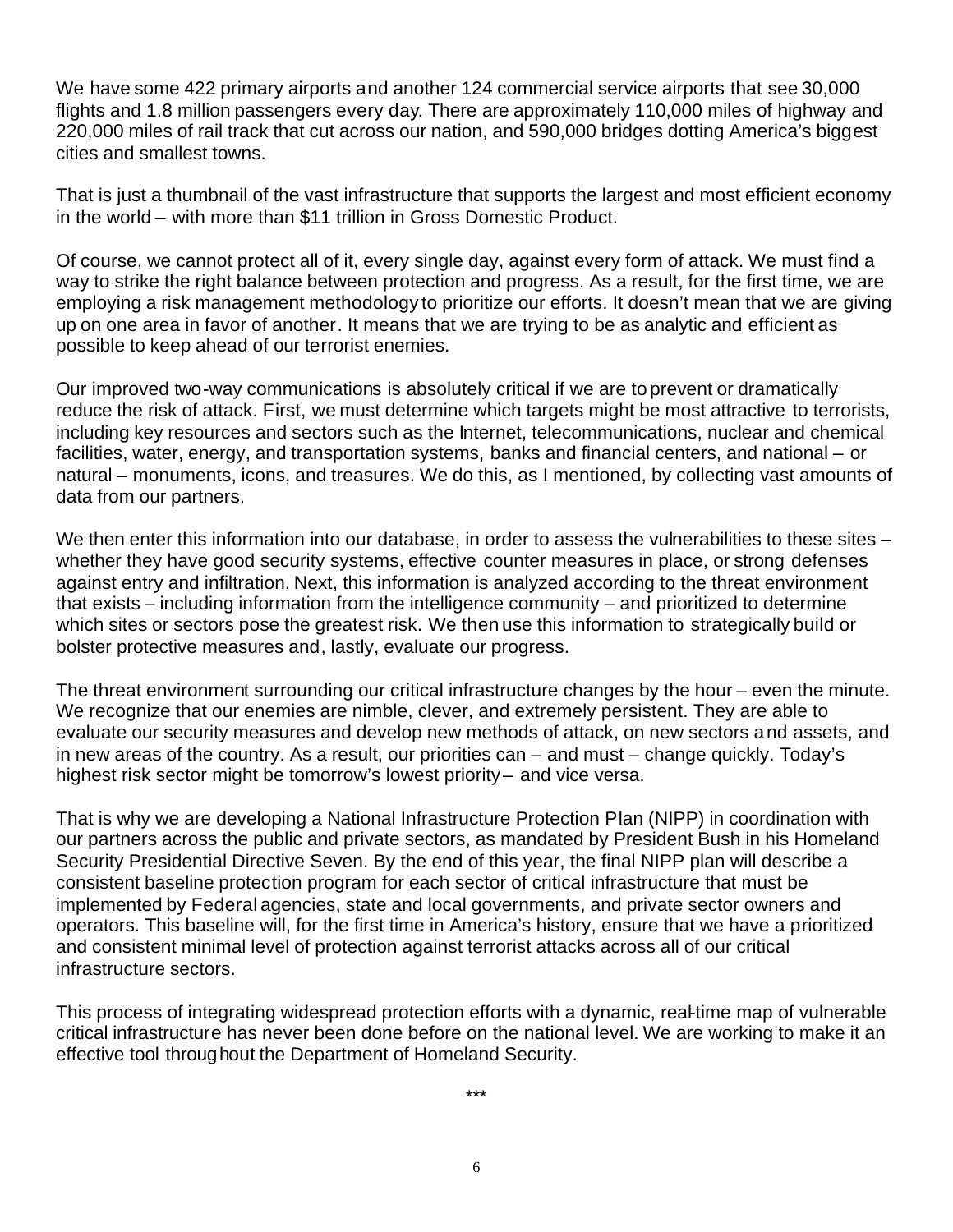The combination of new abilities in information sharing, improved two-way communications, and our unique infrastructure protection plan has given the Department capabilities that the Federal government has never had before. Most importantly, it means we can act to prevent terrorist attacks and protect Americans. We have emerged from a static security environment into a dynamic, realtime, action-oriented system of layered protections…on air, land, and sea.

Before the Department was created, America's homeland security functions focused largely on law enforcement and interdiction. Today, strong action and decisive leadership dictate the steps we take to implement protective measures or respond to various threats. We have greatly enhanced our overall capability to act, whether in our normal daily operation, a period of heightened threat, or when there is an incident.

Our day to day operations represent a higher level of alert and a greater commitment to vigilance than has ever existed in the Federal government. We are constantly evaluating our intelligence, our inventory of infrastructure, and a threat environment that literally can change by the hour or day.

When we receive credible threat information for specific locations or sectors, we can take immediate action by increasing accelerating protective measures at a particular site. For example, just last month, we discovered a critical vulnerability in some of the routers that control much of the global Internet infrastructure. If exploited, this security gap could have caused a large-scale disruption to the operation of the Internet, impacting the economy and security of the United States and nations around the world. However, the department, in cooperation with several private sector firms and government agencies, was able to quickly disseminate a warning and patch for this vulnerability through the U.S. Computer Emergency Readiness Team – or U.S. CERT. In this case, we reduced a global security risk in a matter of hours. When the threat environment gets more intense, so do our operations.

In the situation where there's specific threat information or an actual incident, the Department draws on all of the new capabilities I have just outlined for you – heightened DHS involvement in analyzing intelligence, widespread coordination at the Federal level, and intense two-way communications. This is when the work of preparation and active engagement pays dividends.

Let me give you a sense of what this actually looks like.

On December 21, 2003, I announced to the public that we had raised the Threat Condition from an Elevated to High risk of terrorist attack – or from Code Yellow to Code Orange.

Before the decision was made to raise the level, the Intelligence Community received a substantial increase in the volume of threat-related intelligence reports. Credible intelligence sources suggested that there was the possibility of attacks against the homeland around the holiday season, a possibility that appeared to be greater at that point in time than at any moment since September  $11<sup>th</sup>$ . The information we received indicated that extremists abroad were anticipating near-term attacks that would rival – or exceed – the scope and impact of those we experienced in New York, at the Pentagon, and in Pennsylvania on September 11<sup>th</sup>.

This collection of information and intelligence was enough to warrant a nationwide alert, and that is what we did by raising the Threat Condition to Orange – which is designed to trigger a series of protective actions by homeland security professionals across the country. We briefed the nation's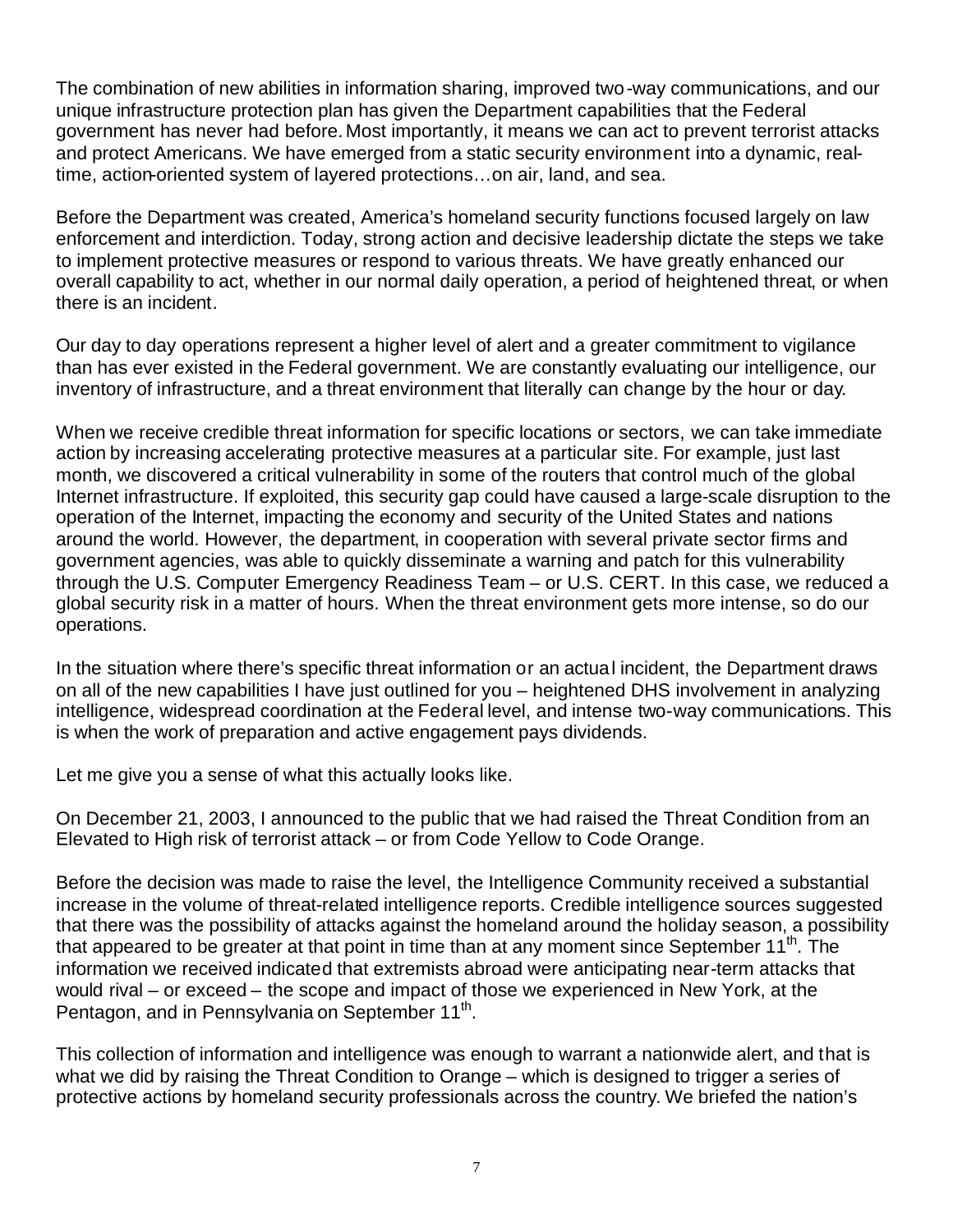Governors, Homeland Security Advisors, Mayors, and other local officials and asked them to review the security measures they had in place, and advised them to increase protections to thwart terrorist attacks.

This was the beginning of three weeks of consistent two-way communications between the Department and our partners throughout the country. Our Office of State and Local Government Coordination was in constant contact with homeland security officials in states, cities and counties across America and received routine periodic updates from higher risk areas on the protective measures they were implementing to keep citizens and infrastructure safe from attack. Our Office of Private Sector Liaison reached out to several thousand companies and organizations with the Department's instructions for heightened alert and increased vigilance. And our 24-hour Homeland Security Operations Center – and Interagency Incident Management Group – fielded thousands of calls during this period and shared vital information with our national and international partners.

The response around the country to this call to action was exceptional. There was an increased police presence at shopping malls, train stations, power plants, and large gatherings such as sporting events and holiday celebrations. Emergency communications plans were implemented and watch centers were activated. We increased our detection capabilities by deploying sensor equipment in different parts of the country, including expanding our BioWatch program. We took important steps to ensure coordination at every level, such as placing local law enforcement personnel in our headquarters command center, providing air marine assets to several major events, and sending DHS personnel to monitor actions on the ground in areas of special attention across the country. And we encouraged individual citizens to review – or develop – their family emergency plans or Ready Kits. We implemented broad security measures and, when the situation warranted, we recommended and, in some cases, carried out ourselves, targeted actions such as grounding high-risk flights headed for the United States from overseas.

We know that greater security plus added vigilance is a deterrent; and, thankfully, this time of heightened alert passed safely and without incident. Each time we raise the Threat Condition, which we have now done five times since August 2002, we learn more about the process and improve our abilities to communicate and coordinate effectively with the public, with the private sector, and with our partners at every level of government.

As these examples show, the Department of Homeland Security operates at the strategic, tactical, and situational level every day – moving seamlessly between them as the situation dictates. By having a single integrated department, we have leveraged tremendous resources and created capabilities that never existed before September 11<sup>th</sup>.

The department's first-year accomplishments have provided an excellent foundation for future work – and there remains plenty to do. That is why we have recently completed the Department's first highlevel Strategic Plan – which includes vision and mission statements, and a set of strategic goals and objectives that provide the framework for our daily operations into the future.

\*\*\*

I'd like to discuss the Department's seven key priorities for the coming year. I think they will provide the Commission with some insight into where our collective homeland security efforts have been and where they are going in the future.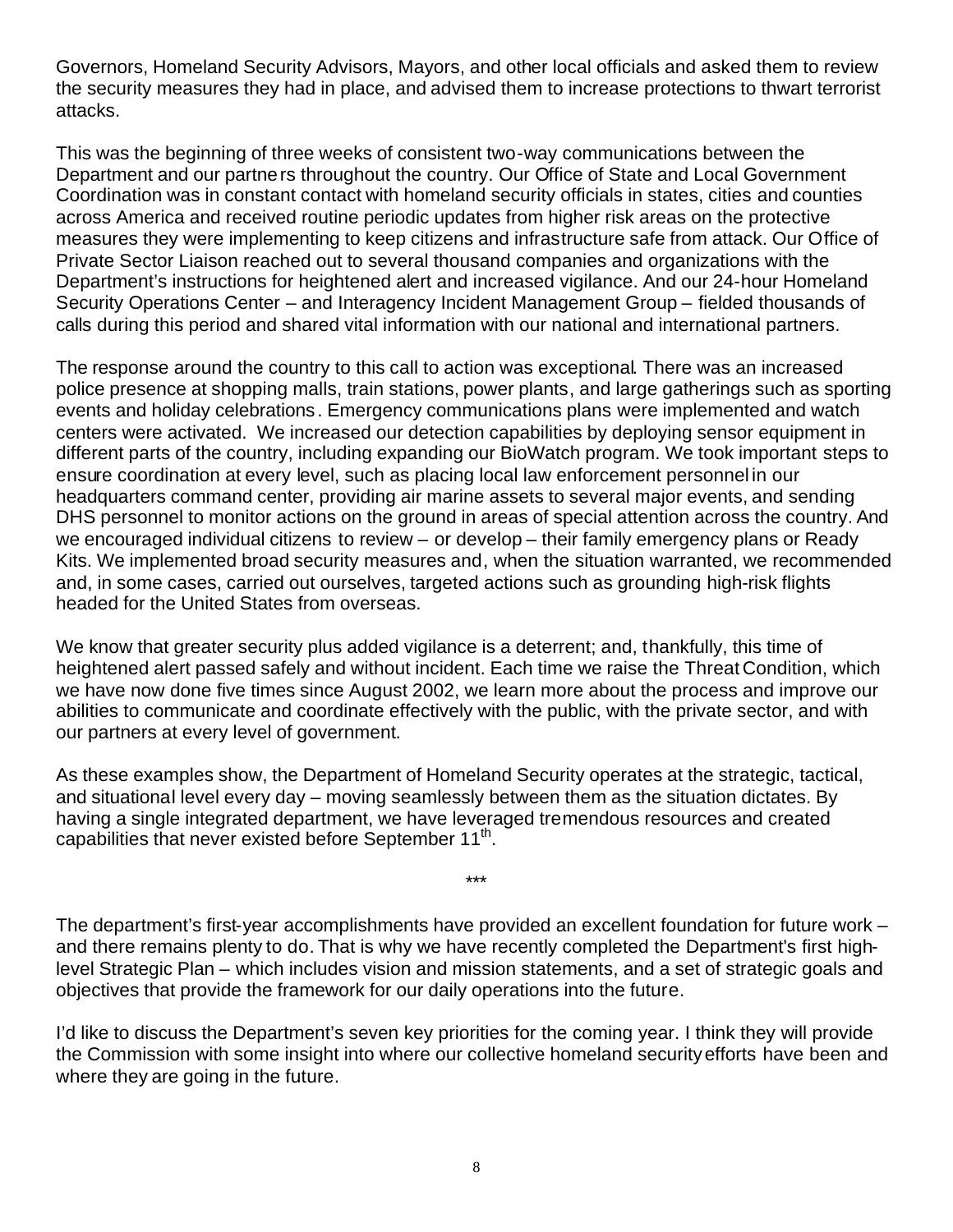### *1. Stronger Information Sharing and Infrastructure Protection*

Our first goal is to further improve information sharing and infrastructure protection. I have already provided many of the details of our efforts, but suffice to say that we will dig deeper into our efforts – specifically, work in greater tandem with the private sector to strengthen vertical communication systems and significantly increase permanent protections around our nation's most vital assets. The goal is to maximize real-time sharing of situational information – without delay, and with full throttle distribution of intelligence to those in the field who need to act on it.

By the end of this year, we intend to complete a set of standards for vulnerability assessment. The Department has been working with the American Society of Mechanical Engineers to develop standards for each of the eight critical infrastructure sectors: chemical facilities, nuclear power plants, nuclear spent fuel storage facilities, petroleum facilities, liquefied natural gas storage locations, railroad bridges, subway systems, and highway tunnels.

We are building the National Assets Database, a national inventory of physical critical infrastructure that contains thousands of sites and is growing literally every day. This is a dynamic document that is constantly updated to include additional sites based upon the ever-changing threat environment in which we operate.

The Patriot Act is also vital to our Nation's success in the war on terror, and vital to the efforts of ICE (Immigration & Customs Enforcement), the Coast Guard, the Secret Service and other components of the Department of Homeland Security. Congress needs to repeal the sunset provisions of the Patriot Act. Terrorism will not expire next year, and our law enforcement needs this tool to protect American citizens.

# *2. Standards for Interoperable Communications and Equipment*

Part of the tragedy of September 11th was that equipment didn't work across jurisdictions and disciplines. Fire department radios couldn't transmit to police department radios. Firefighters rushing in from other cities and even neighborhoods were, in some cases, unable to assist because the couplings that attach "hoses to hydrants" simply wouldn't fit; they weren't compatible. Our first responders are first on the scene and their ability to communicate and work with each other in the event of a crisis is paramount – and their inability to do so is a long-standing, complex and critical issue facing this Nation.

We are employing a two-track strategy as we work to solve this problem. There are immediate steps the Department can take in the short term, while we focus everyone's attention on a long-term, integrated solution to overall interoperability. Already, for example, the Department has identified technical specifications for a baseline incident interoperable communication system. If adopted at the state and local level, by the end of 2004, most first responders will have a way to communicate with each other during a crisis, regardless of frequency or mode of communication.

The Department also recently announced the first comprehensive Statement of Requirements for communications throughout the first responder community. This set of standards marks the first time in history that 50,000 public safety agencies across the country will have a common standard for wireless communications and interoperability. This will serve as an important tool that will bring governments, public safety officials, the communications industry, and future research and development efforts together under a common mission.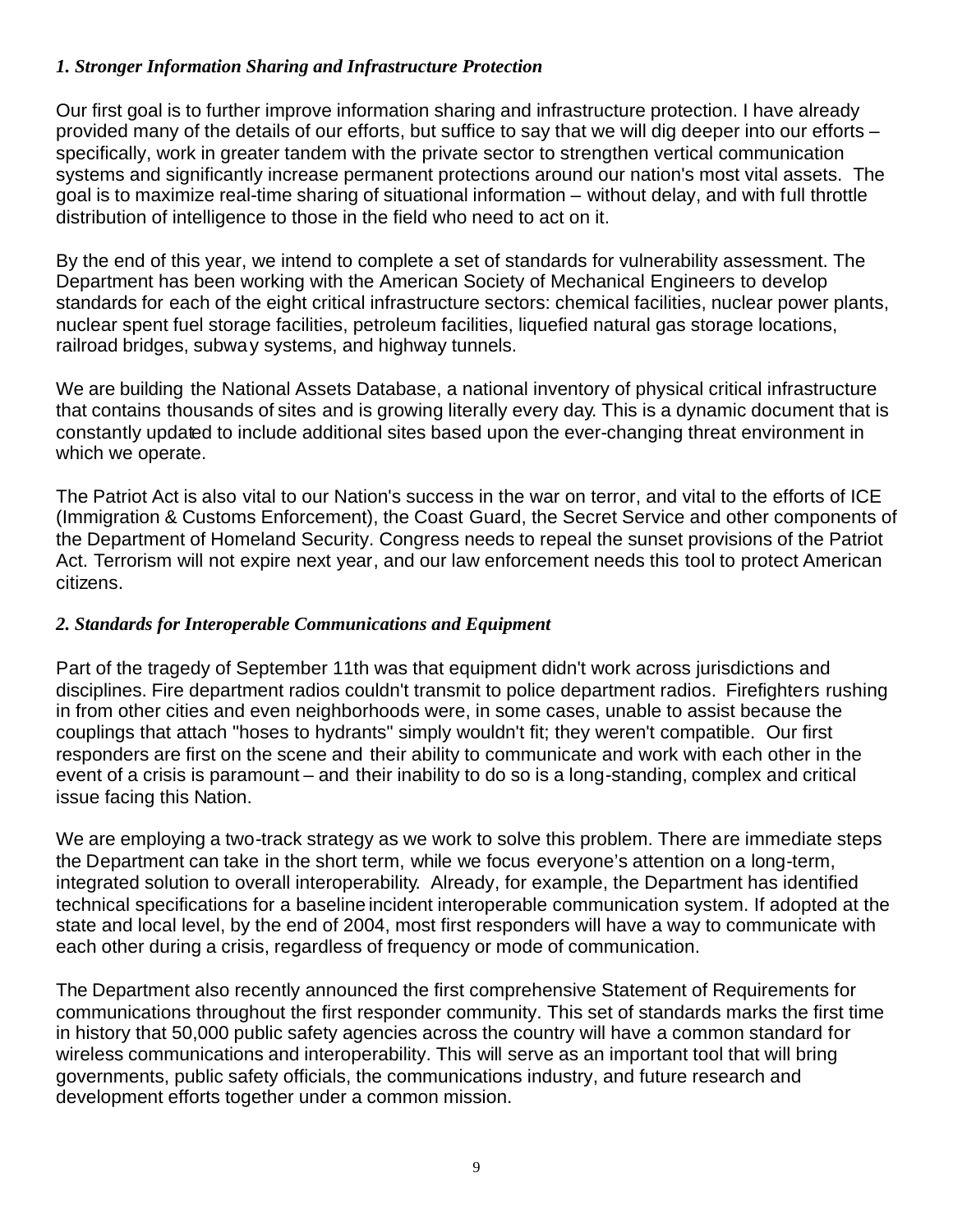We have also adopted the first set of standards regarding personal protective equipment developed to protect first responders against chemical, biological, radiological and nuclear incidents.

These standards, which will assist state and local procurement officials and manufacturers, are intended to provide emergency personnel with the best available protective gear – allowing them to protect themselves, as they work to protect others.

I am pleased to report that all of the Department's efforts in this area will be coordinated by a new Office of Interoperability and Compatibility, which we will officially launch in the near future. This office will focus not just on interoperable communications, but also on the gear that will be used by multiple jurisdictions – firefighters and police officers from different neighborhoods – as they join together to respond to a major event. In addition, this Office has initiated a program aimed at providing communications interoperability at disaster sites in the near term, and we expect multiple cities to achieve this goal sometime this fall.

These immediate steps at the Federal level will begin to build a foundation for longer-term efforts and a truly national solution.

This second track will require leadership at the state and local level – in other words, a resolve not to let an incompatible radio frequency or a too-small/too-large piece of safety equipment impede the ability of brave men and women to save the lives of citizens…as well as their own. A truly nationwide interoperable system demands commitment from leaders at all levels – and we are already beginning to see a commitment to this important principle.

## *3. Integrated Border and Port Security Systems*

We have acted to strengthen security at our borders – welcoming the free flow of trade and travelers, while keeping terrorists out. We unified the inspection process – presenting "one face" at the border – and in doing so, nurtured better morale, improved service, and reduced delays. One face at the border streamlines our personnel and our processes, joining customs, immigration, and agriculture inspectors together under one chain of command, one set of rules and guidelines, and one multifaceted training program. Today, our Customs and Border Protection Officers are being prepared for all three elements of border enforcement.

Immediate and extensive measures have been taken to enhance aviation security. In less than a year, America deployed newly trained screeners and thousands of Federal air marshals, hardened cockpit doors on aircraft, and introduced state-of-the-art technologies, which, from the curb to the cockpit, have made airline travel safer.

We launched the US-VISIT program at 115 airports and 14 seaports across the country. Now, the "smart technology" of biometrics is speeding the entry of millions of travelers, and stopping criminals before they enter our country. To date, more than 4 million passengers have been processed through US-VISIT, and more than 400 passengers have been apprehended or prevented from entering the country, including one prison escapee who had been on the run for more than 20 years and another man with 8 aliases who managed to enter the country in December, but was stopped by US-VISIT when he tried to enter again just two months later.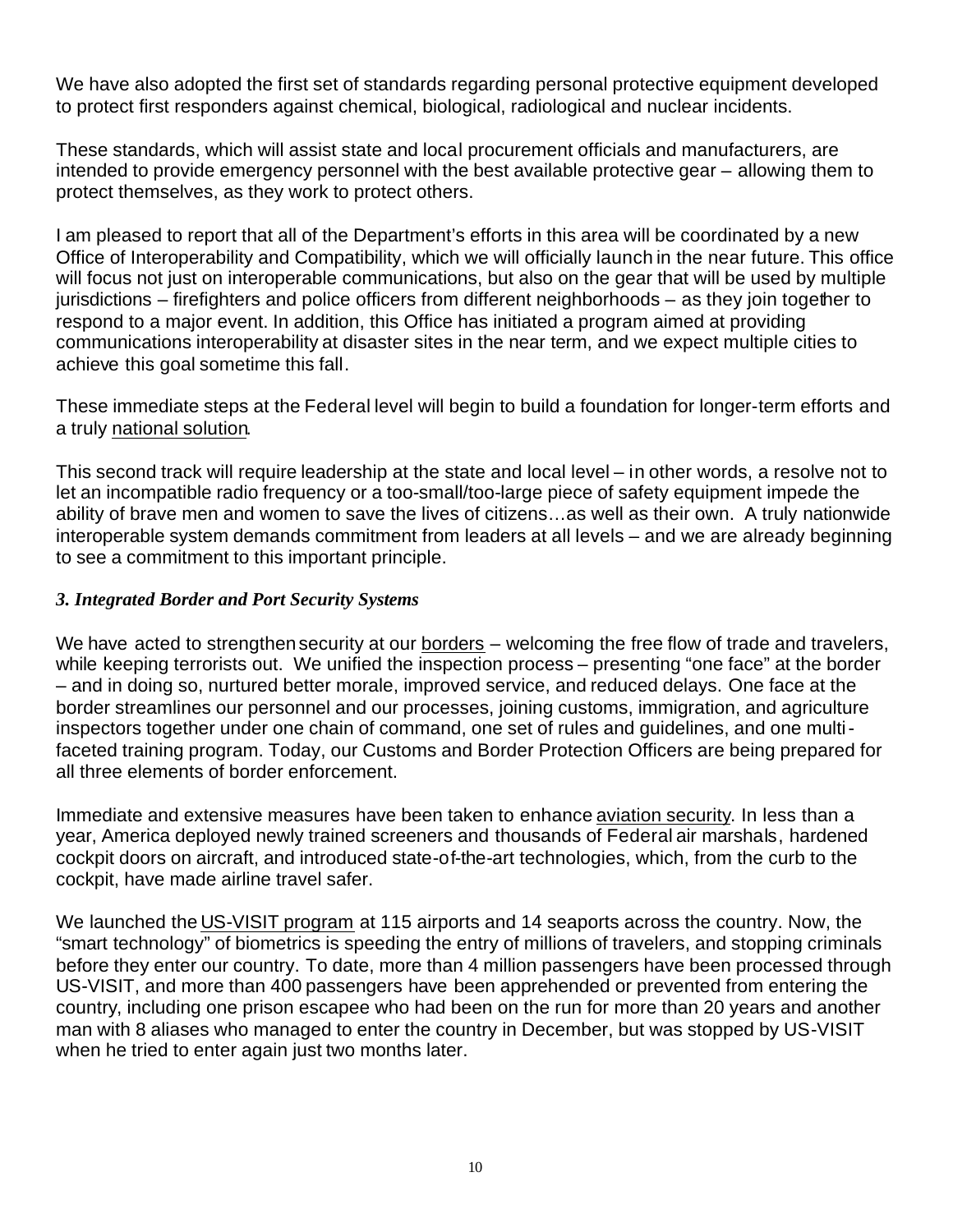With the help of the FBI and other federal partners, we also stood up the Terrorist Screening Center to give law enforcement a one-stop shop for information on terrorist watch lists. The screening center continues to make great strides toward total watch list consolidation; and already we are able to share lists with our border officials at all ports of entry – land, air, and sea – and with state and local law enforcement through the National Crime Information Center – or NCIC.

We also looked at our system for welcoming foreign students, retooled it, and by last fall had a new system in place that ensures that legitimate foreign students are not delayed upon entry – and that those posing as students, seeking fraudulent entry to schools, are stopped in their tracks. Last fall almost 300,000 students were successfully cleared for study at our institutions of higher education. Those two hundred who attempted entry, but were not registered at any school, were sent home.

We significantly expanded the nation's container security initiative, known as CSI. The result: there are DHS inspectors in Rotterdam, in Singapore, in Hong Kong, and 15 other international ports of trade, working alongside our allies to target and screen the nearly 20,000 containers of cargo that arrive at our shores every day.

To further improve upon the base of border and port security protective measures which we have already established, we will expand the US-VISIT program to our 50 busiest land ports of entry by the end of this year, and add an additional seven Free and Secure Trade lanes, bringing the total to 18 locations.

We will expand the NEXUS and SENTRI trusted traveler programs to expedite the passage of frequent, low risk border crossers that undergo a background check.

We will strengthen the critical partnership with private sector owners and operators of the supply chain through expansion of the Customs Trade Partnership Against Terrorism, which provides business incentives to companies that voluntarily meet a set of government-approved security standards. More than 6,000 importers, carriers, and brokers, including 186 foreign manufacturers, are now enrolled in C-TPAT.

With private sector involvement and support, we will also enhance air cargo security by investing in new research and technology, and expanding pre-screening and known-shipper programs.

We also will deploy aerial surveillance and sensor technology, increase manpower and interagency coordination at specific points along the border, expand the Container Security Initiative to 10 additional high-volume ports, and work with the private sector to facilitate compliance and assessment of new maritime security regulations.

#### *4. Create More Prepared Communities*

Since March 1 of last year, we have allocated or awarded a record \$8 billion to states, regions and cities to help train and equip our Nation's dedicated first responders.

Now, we want to examine as many ways as possible to broaden communication and coordinate actions, so that when people show up at an incident; they're not meeting for the first time; they're not confused about the chain of command; and they're not lacking for help in their communities as they scramble to aid and assist our citizens in the midst of a crisis.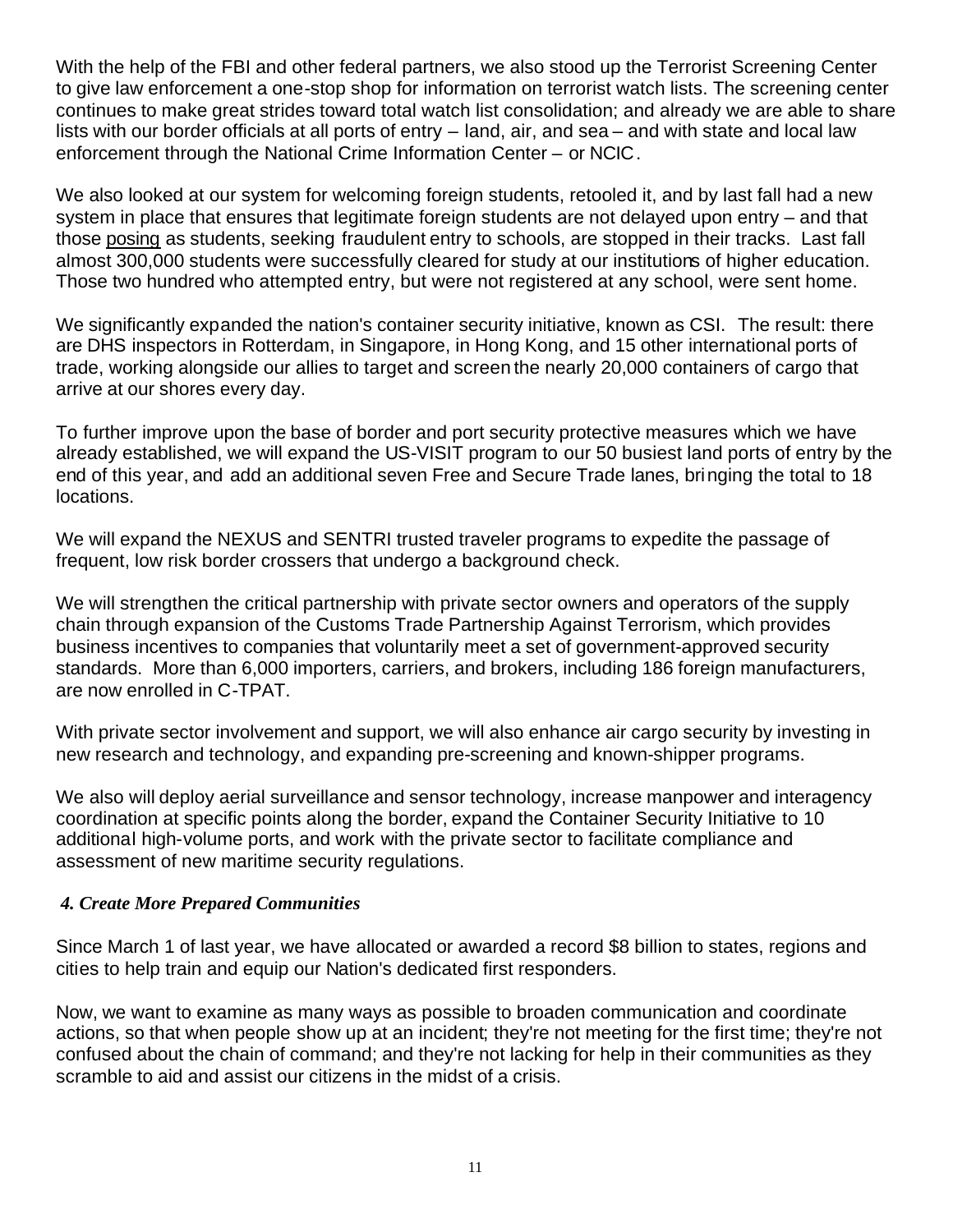As part of this effort, we introduced the National Incident Management System – or NIMS – so that those with responsibility for protection at all levels of government and the private sector understand what their role will be – and will have the tools they need to be effective.

NIMS is the Nation's first-ever standardized approach to incident management and response – and it unifies Federal, state, and local lines of government into one coordinated effort.

NIMS makes America safer – across our entire Nation and throughout every neighborhood – by establishing a uniform set of processes, protocols, and procedures that all emergency responders, at every level of government, will use to conduct response actions.

For the first time, all of the Nation's emergency teams and authorities will use a common language, and a common set of procedures when working individually – and together – to keep America safe.

The Department is also developing the National Response Plan to integrate all of the current Federal response capabilities under a single "all hazards" system for prevention, preparedness, response and recovery.

The plan is being developed with guidance from all stakeholders – Federal government agencies, state, local, and tribal officials, as well as first responders. This working blueprint will enhance current Federal capabilities and will unify the team that will be charged with responding to potential attacks or disasters.

We are also building a foundation on which the private sector can take important steps to improve their readiness. The ANSI/NFPA 1600 – a set of voluntary standards developed by the American National Standards Institute and the National Fire Protection Association – empower the private sector to examine their own readiness and take part in the shared responsibility of homeland security. These standards encourage mutual respect, cooperation, and open communication – essential elements of our national approach to readiness. Voluntary standards like these – and the process used to develop them – help make us smarter about how to perform our duties better, and give us direction and guidance in the areas we need them most. They are just one tool – but an important one – in our effort to make our country more secure.

Citizens are just as integral to combating terrorism as any state and local government or private company. Terrorism is insidious. Terrorists seek to infiltrate our society, scope out targets, and wage war in our streets and cities.

Citizens continue to ask: what can we do, how can we help? The answer is quite simple. Take the time to prepare, to be ready.

The Department of Homeland Security will focus its efforts on raising the baseline level of preparedness across the Nation. We will continue to reach out to our citizens so they can help secure their families and communities.

We will continue to educate the public about the importance of being prepared for all emergencies, whether wrought by disaster or design. Our goal over the next year will be to accelerate the basic level of citizen preparedness across the Nation. Current research suggests that between 20 to 30 percent of Americans have an emergency supply kit and that 15 percent have a communications plan.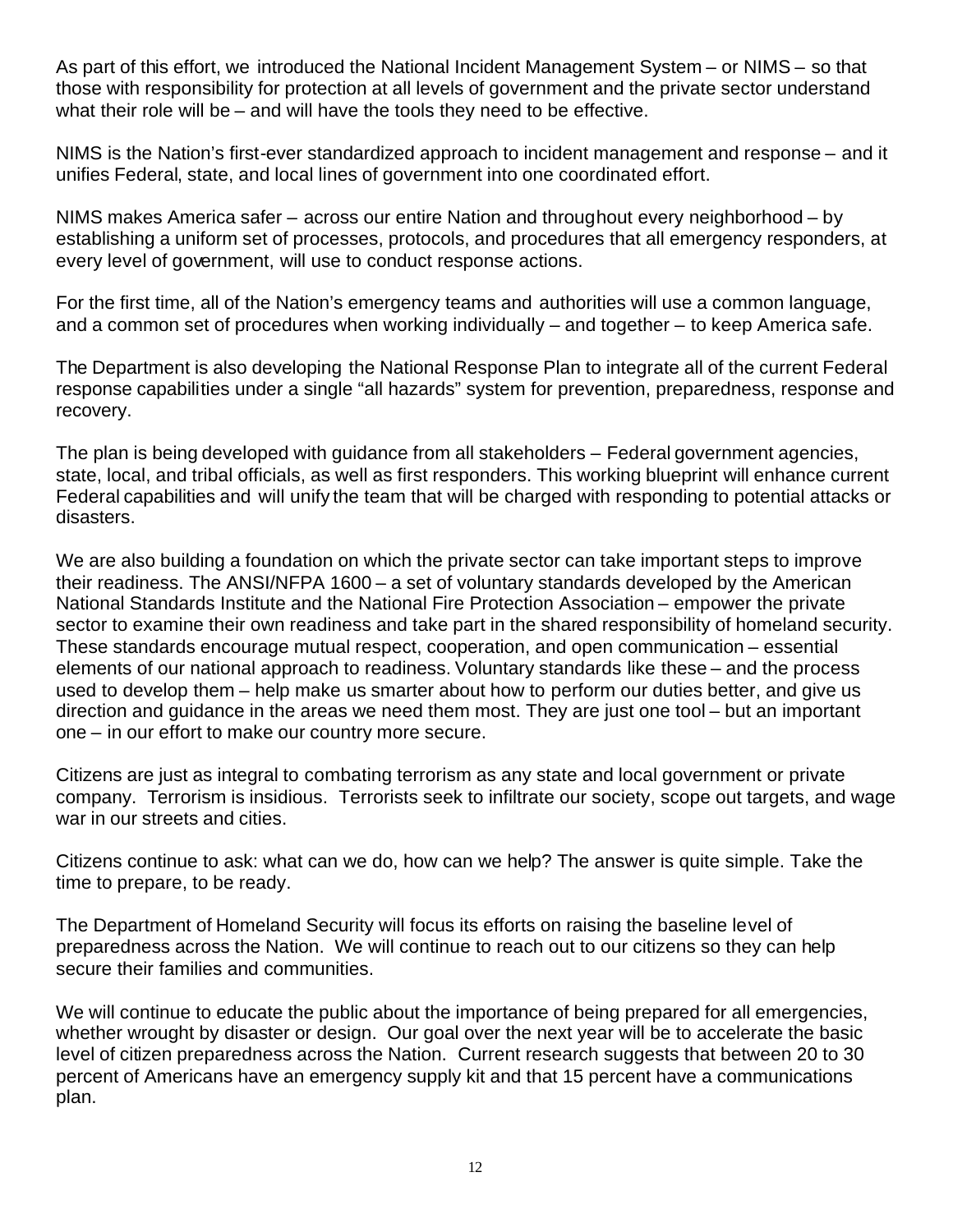Our desire is that nearly half of all Americans, in some form or combination, will be better prepared by the end of 2004 – whether that's by preparing family Ready kits and emergency plans; volunteering to aid in disaster planning; or engaging in CPR and training exercises to help someone in a lifethreatening situation.

To help push this forward-leaning agenda, by the end of 2004, we will add to the strength of our existing Ready campaign by launching two new citizen preparedness endeavors -- Ready for Business and Ready for Schools. We will also continue to work with third party organizations, such as The American Red Cross and America Prepared – and, of course, Citizen Corps. Citizen Corps' mission is to encourage everyone to participate in making America safer; their councils, which have grown to more than 1,100, have helped us deliver the Ready message at the grassroots level – the level where it's needed most.

## *5. New Technologies and Tools*

Every day we must operate with the knowledge that our enemies are changing based on how we change. As we shore up one vulnerability, they work to uncover another. This is why science and technology is key to winning this new kind of war. The work we do at Homeland Security, in partnership with the private sector, national laboratories, universities and research centers, helps us push the scientific envelope. It helps drive the development and use of high technology to combat the weapons of high consequence. New tools of analysis, information sharing and detection can help us counter terrorist attacks -- before they can happen -- and if they happen, minimize their impact.

For instance, we are developing new capabilities for detecting the presence of nuclear materials in shipping containers and vehicles. We are also developing the next generation of biological and chemical detectors, ones uniquely sensitive enough to not only alert people to the presence of dangerous pathogens, but facilitate evacuation.

We also established our first three academic Centers of Excellence and our first class of Homeland Security Scholars and Fellows -- to foster new thinking, new capabilities and new career paths that are so essential to the fight against terrorism.

These capabilities are critical to a war where speed of knowledge and action is vital to the protection of the public. Homeland Security can't drive these advances, only science can, but together with our partners we are taking up the charge to secure our country using the latest technologies available.

#### *6. Improved Customer Service at Immigration Services*

Another key priority of this department will be to improve and protect immigration practices, and at the same time improve homeland security. Again, it is part of our mission to ensure that we remain a welcoming nation for people who want a better way of life and who want to make a contribution to the great American story– but also to keep our borders and communities closed to terrorists.

Citizenship has long been among the most important privileges this Nation can bestow. And, as the Department that oversees this critical function, we are committed to making the immigration and naturalization process a welcoming and timely one. Our four new pilot programs – two in the Los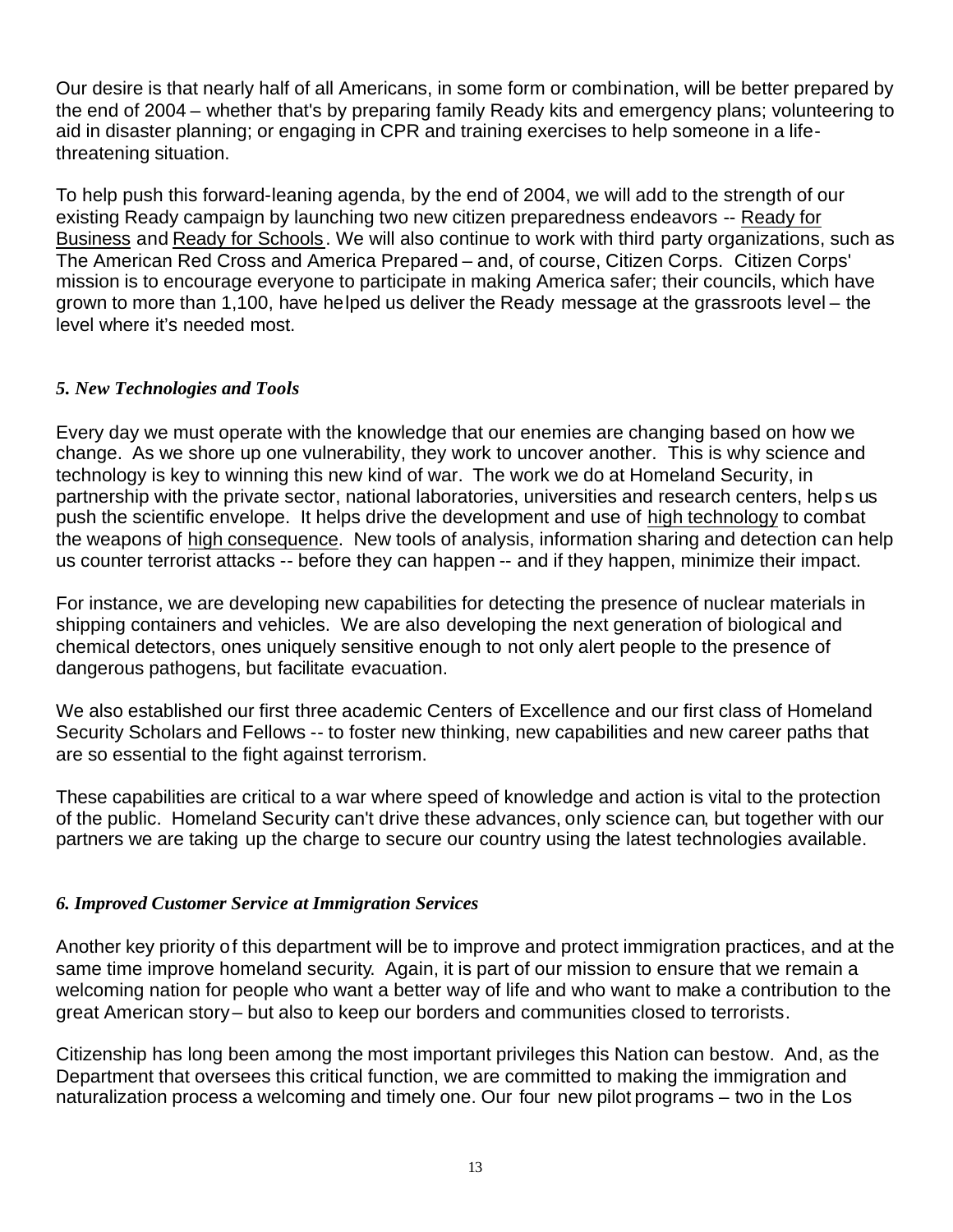Angeles area, Dallas and New York City – are aimed at reducing the backlog of pending cases and streamlining the citizenship process, while strictly protecting the privacy and civil liberties of everyone involved. Already in Dallas, the project called the I-130 Pilot has been a proven success. This customer service initiative aims to complete the "adjustment of status" process within 90 days. In Los Angeles, the I-90 pilot aims to reduce the wait time to replace or renew a permanent resident card or green card from a year to less than a week.

We will soon expand our E-Filing initiative, allowing applicants to complete several of the most popular forms online. Last year E-Filing began with two forms – an application to replace a green card and an application for employment authorization. Soon this customer service initiative will support eight forms that account for more than 50% of the applications for benefits filed each year. The new forms will include the application for Temporary Protected Status, employment based petitions and change of status. By the end of fiscal year 2006, E-Filing will include a total of 12 forms that will account for more than 90% of the applications for benefits filed yearly. We have also posted processing times – updated monthly – for forms on the United States Citizenship and Immigration Services website.

CIS is also creating an orientation guide to help immigrants better integrate into American society. This guide will introduce local community resources, emergency service providers, and a host of critical information to new residents in our country.

## *7. Build a 21st Century Department*

We're working to build a department that strives to create the model government agency for the 21<sup>st</sup> century. In a 21<sup>st</sup> century threat environment, nothing less will do. Of course, just getting up and running operationally was a challenge unto itself – merging 180,000 people, 22 Federal entities, 22 different human resources servicing offices, 8 different payroll systems, 19 financial management centers, and 13 procurement systems.

We have proposed a new human resource system – called MAX HR – which will allow the Department to act swiftly and decisively in response to our mission needs, quickly adapt to the changing nature of our work, and attract, maintain, and motivate a highly skilled workforce.

New provisions include pay for performance and performance management, while preserving labor relations, appeals processes, and protecting the rights and responsibilities of all workers.

The Department has undertaken a resource transformation initiative entitled *eMerge2* which is a business-focused program that seeks to consolidate and integrate the Department's budget, accounting and reporting, cost management, asset management, and acquisitions and grants functions.

We have also instituted a Leadership Development Curriculum that includes "One-DHS" training and candidate development to ensure that our workforce is marked by outstanding leadership and guided by a singular commitment to success.

Today, we operate as a single unit – one team, one mission, one fight. And our management philosophy and leadership development reflect that.

\*\*\*